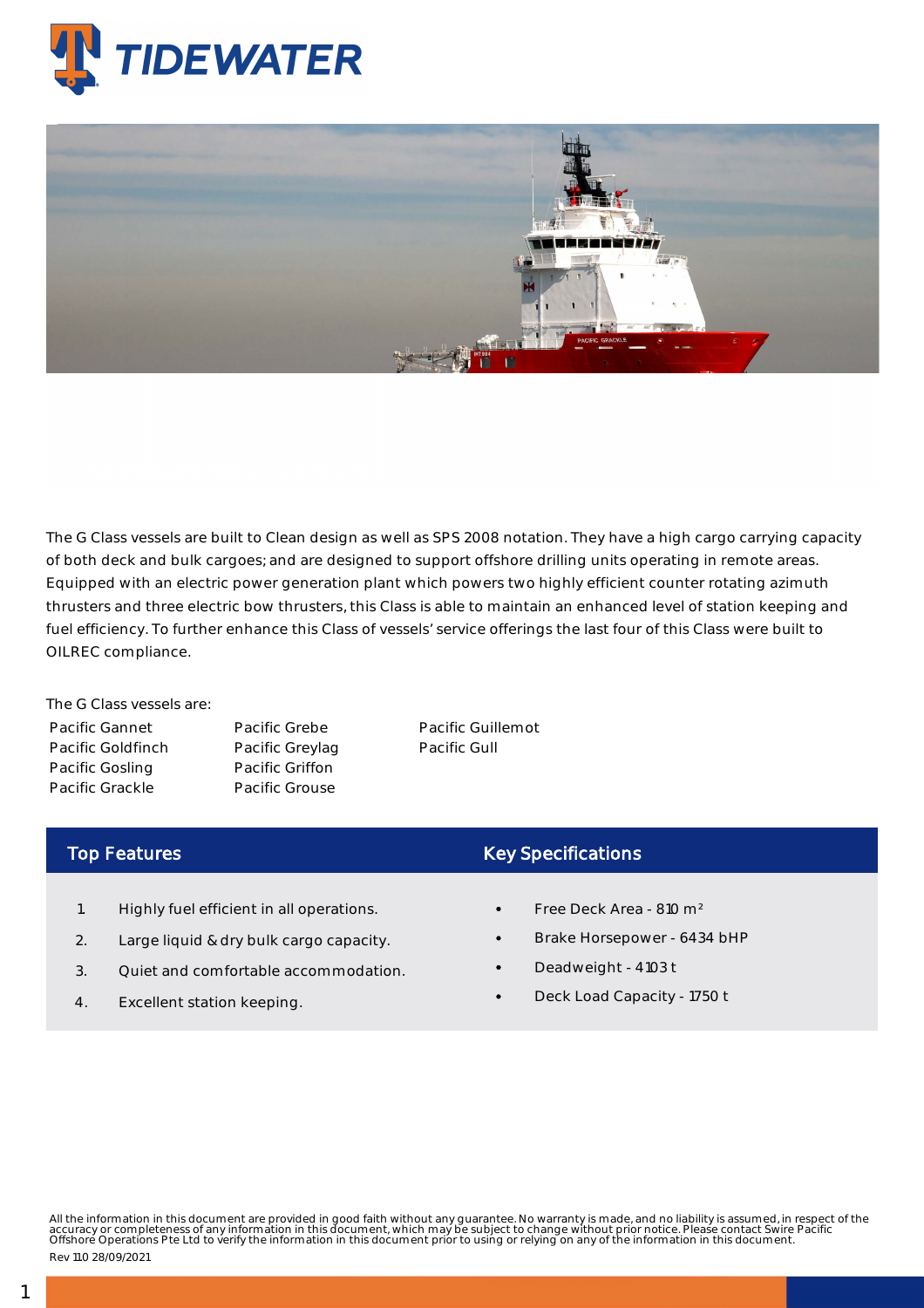



| <b>General Information</b> |                                                                                                 |
|----------------------------|-------------------------------------------------------------------------------------------------|
| <b>Vessel Name</b>         | Pacific Grackle                                                                                 |
| Built                      | Japan Marine United<br>Corporation, September 2015                                              |
| Flag                       | Singapore                                                                                       |
| Call Sign                  | 9V2936                                                                                          |
| IMO No.                    | 9666912                                                                                         |
| Classification             |                                                                                                 |
| <b>Class Notation</b>      | DNV +1A1 Fire fighter(I)<br>Offshore service<br>vessel(Supply) Clean<br>DYNPOS(AUTR) EO SF SPS  |
| <b>Dimensions</b>          |                                                                                                 |
| Length (LOA)               | 84.65 m                                                                                         |
| Beam                       | 18.0 m                                                                                          |
| Summer Draft               | 6.43 m                                                                                          |
| Deadweight @ SummerDraft   | 4103 t                                                                                          |
| GT                         | 3585                                                                                            |
| <b>Deck Capacities</b>     |                                                                                                 |
| Deck Load Capacity         | 1750 t                                                                                          |
| Deck Strength              | 10 t/m <sup>2</sup> (Approx -5 to 25<br>Frame)<br>5 t/m <sup>2</sup> (Approx 25 to 70<br>Frame) |
| Free Deck Area             | $810 \text{ m}^2$                                                                               |
| Length x Width             | 54 x 15 m                                                                                       |
| <b>Tank Capacities</b>     |                                                                                                 |
| Base Oil                   | $191 \text{ m}^3$ (Dedicated)                                                                   |
| <b>NLS</b>                 | 763 m <sup>3</sup> (Multiuse Tanks)                                                             |
| Brine / Mud                | See NLS                                                                                         |
| Drill / Ballast Water      | 1753 $m3$ (Dedicated tanks)                                                                     |
| Dry Bulk                   | 319 m <sup>3</sup> (In 5 dedicated tanks)                                                       |
| <b>Fresh Water</b>         | 684 m <sup>3</sup> (Dedicated tanks)                                                            |

| <b>Fuel Dedicated</b>      | See Ship Fuel and Cargo Fuel<br>dedicated                                                                                                                                |  |  |  |  |
|----------------------------|--------------------------------------------------------------------------------------------------------------------------------------------------------------------------|--|--|--|--|
| <b>Fuel Total</b>          | See Ship Fuel and Cargo Fuel<br>dedicated                                                                                                                                |  |  |  |  |
| Tank Capacities Details    | Refer to Tank Capacities<br>Table                                                                                                                                        |  |  |  |  |
| Drilling Brine             | See NLS                                                                                                                                                                  |  |  |  |  |
| Oil Recovery               | N/A                                                                                                                                                                      |  |  |  |  |
| Ship Fuel Dedicated        | 302 m <sup>3</sup> (Dedicated tanks)                                                                                                                                     |  |  |  |  |
| Ship Fuel Total            | 893 m <sup>3</sup> (Multiuse tanks)                                                                                                                                      |  |  |  |  |
| Cargo Fuel Dedicated       | $797 \text{ m}^3$                                                                                                                                                        |  |  |  |  |
| Cargo Fuel Total           | 969 m <sup>3</sup> (Multiuse tanks)                                                                                                                                      |  |  |  |  |
| <b>Ballast Water</b>       | 1753 m <sup>3</sup> (Dedicated tanks)                                                                                                                                    |  |  |  |  |
| <b>Drill Water</b>         | 1753 m <sup>3</sup> (Dedicated tanks)                                                                                                                                    |  |  |  |  |
| Special Liquids            | N/A                                                                                                                                                                      |  |  |  |  |
| Propulsion                 |                                                                                                                                                                          |  |  |  |  |
| Main Generator             | 2 x Diesel/Gen<br>approximately, 1720 eKw<br>(2150 kVA), 690v, 60 Hz each<br>2 x Diesel/Gen<br>approximately, 680 eKw (850<br>KVA), 690v, 60 Hz each<br>Total - 6434 bHP |  |  |  |  |
| <b>Propulsion Thruster</b> | 2 x Azimuth thrusters at<br>2000 kW                                                                                                                                      |  |  |  |  |
| Thruster                   | 3 x Bow tunnel 730 ekW /<br>979 bHP                                                                                                                                      |  |  |  |  |
| <b>Deck Equipment</b>      |                                                                                                                                                                          |  |  |  |  |
| Capstans                   | 2 x 10 t pull at approx. 0-20<br>m/min, 100 m of 18 mm wire                                                                                                              |  |  |  |  |
| <b>Tugger Winches</b>      | 2 x Brake capacity @ 20 t<br>Duty drum nominal pull 10<br>tonnes $@$ 0-20 m/min                                                                                          |  |  |  |  |
| <b>Provision Crane</b>     | Working radius Max = 14 m<br>$Min = 2.5 m$<br>$SWL = 5t$                                                                                                                 |  |  |  |  |
|                            |                                                                                                                                                                          |  |  |  |  |
| Performance & Economy      |                                                                                                                                                                          |  |  |  |  |

All the information in this document are provided in good faith without any guarantee. No warranty is made, and no liability is assumed, in respect of the<br>accuracy or completeness of any information in this document, which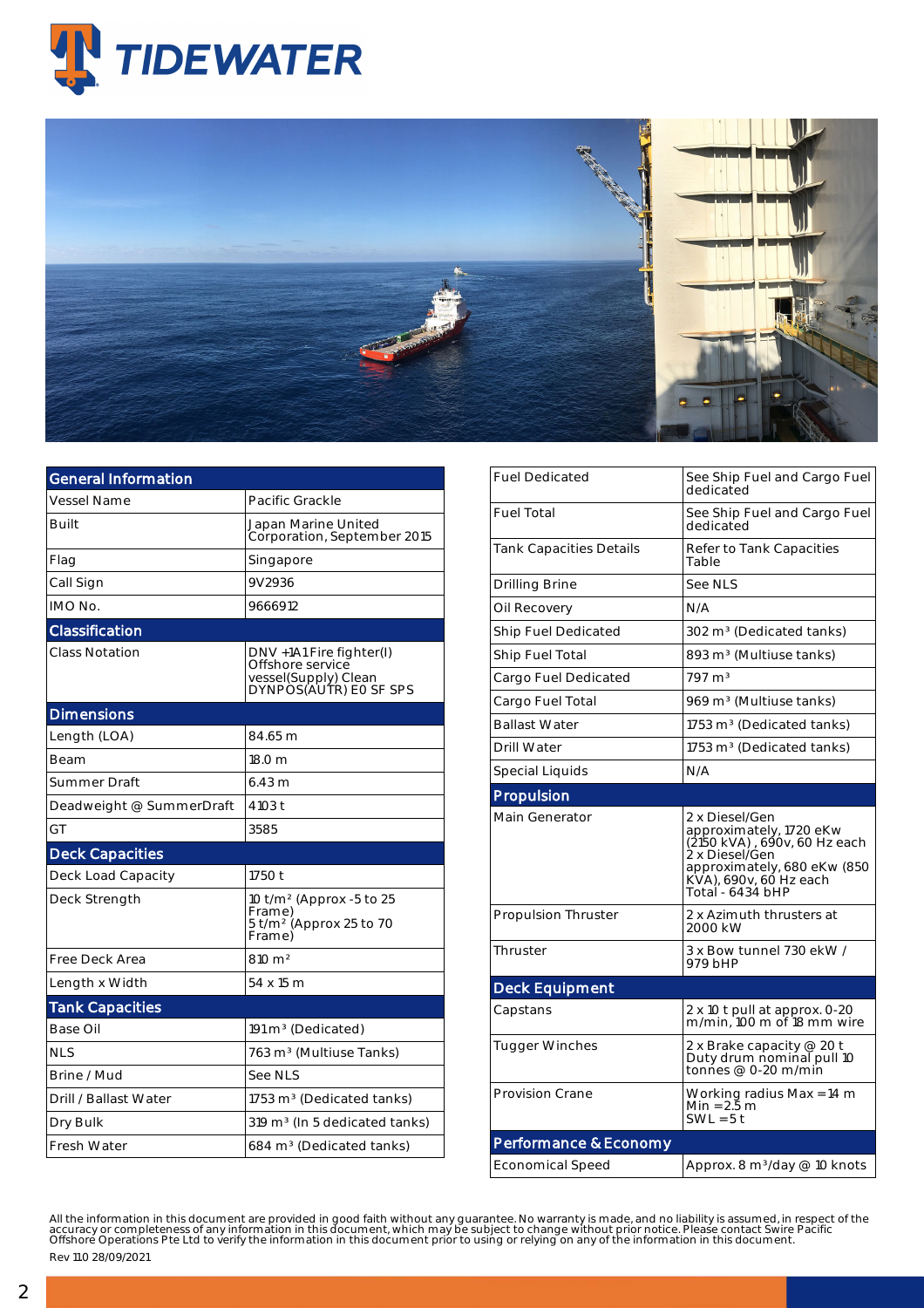

| DP<20%                                                                                               | Approx. 3 m <sup>3</sup> /day                                                                                                |  |  |  |  |  |
|------------------------------------------------------------------------------------------------------|------------------------------------------------------------------------------------------------------------------------------|--|--|--|--|--|
| DP>35%                                                                                               | Approx. 4 m <sup>3</sup> /day                                                                                                |  |  |  |  |  |
| Standby in Field                                                                                     | Approx. 2.5 m <sup>3</sup> /day                                                                                              |  |  |  |  |  |
| Standby in Port                                                                                      | Approx. 1.5 m <sup>3</sup> /day                                                                                              |  |  |  |  |  |
| <b>Note</b>                                                                                          | Performance & Economy<br>figures are given at mean<br>vessel draft of 5.0 m (2200 t<br>deadweight) & Beaufort Scale<br>2     |  |  |  |  |  |
| <b>Dynamic Positioning System</b>                                                                    |                                                                                                                              |  |  |  |  |  |
| Type                                                                                                 | GE Energy c-Series DPS-21<br>Duplex DP System                                                                                |  |  |  |  |  |
| Reference Systems                                                                                    | 2 x Veripos LiD5 DGNSS<br>1 x CyScan<br>1 x RadaScan<br>(Interface available for future<br>installation: Fanbeam and<br>HPR) |  |  |  |  |  |
| <b>Motion Reference Units</b>                                                                        | 3 x VRU<br>2 x Ultrasonic Anemometers<br>3 x Gyros Compasses                                                                 |  |  |  |  |  |
| <b>Rescue Boat</b>                                                                                   |                                                                                                                              |  |  |  |  |  |
| 1.1 x Maritime Partner MP660 Springer, 10 person, SOLAS<br>approved FRB with inboard diesel waterjet |                                                                                                                              |  |  |  |  |  |
| Accommodation                                                                                        |                                                                                                                              |  |  |  |  |  |
| Person Capacity                                                                                      | Total 49<br>15 x 1 man cabin (Including<br>Hospital)<br>13 x 2 man cabins                                                    |  |  |  |  |  |

2 x 4man cabins

All the information in this document are provided in good faith without any guarantee. No warranty is made, and no liability is assumed, in respect of the<br>accuracy or completeness of any information in this document, which